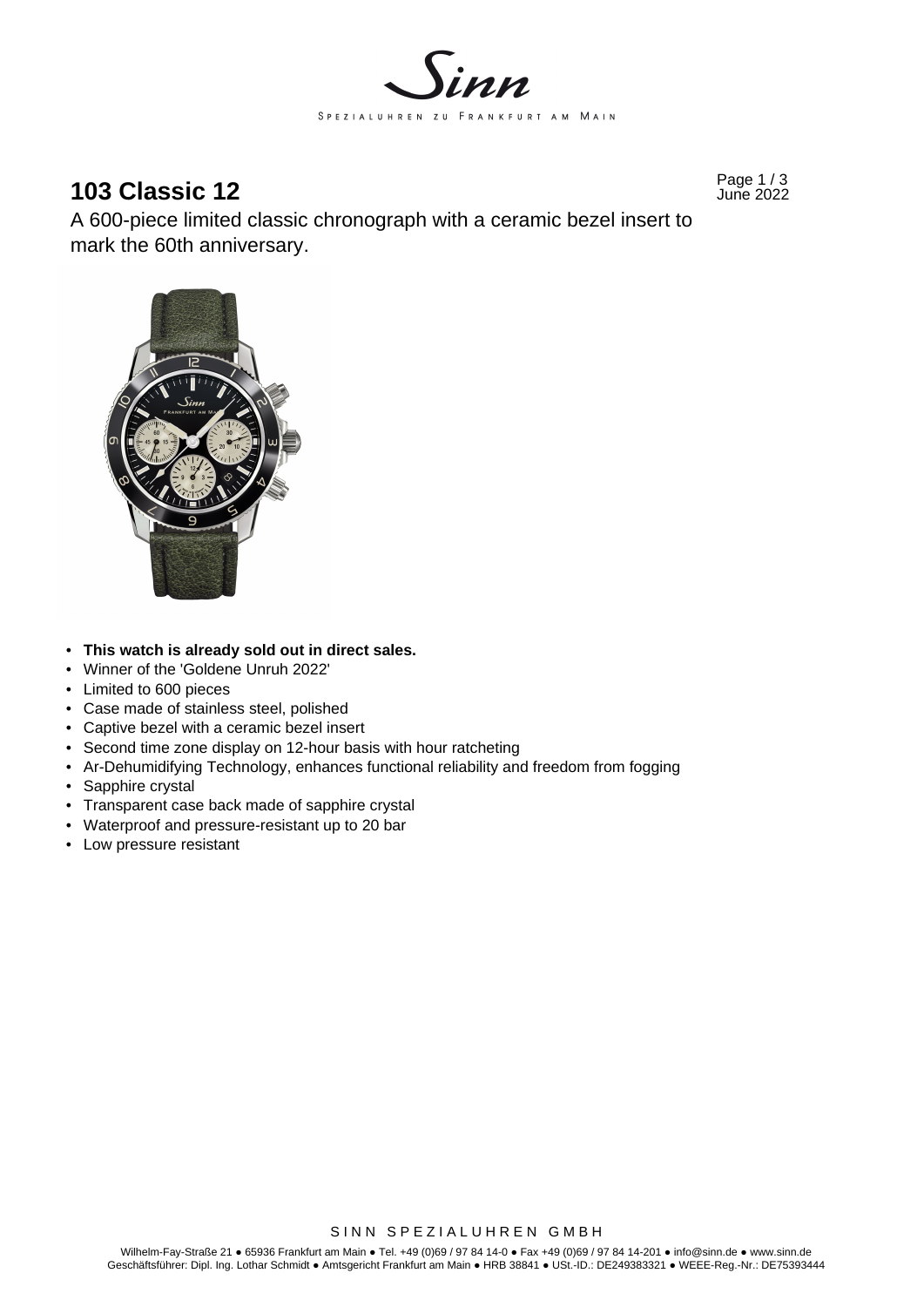

Page 2 / 3 June 2022

The 103 is more closely connected to our company than just about any other series. After all, it was these timepieces that acquainted pilots, in particular, with the name Sinn Spezialuhren once the company was founded. The first model was developed in the mid-1960s, at that time equipped with acrylic glass and hand-wound movement. These watches can still be found in the range today, underlining their timeless design and huge popularity with many watch lovers. We've also continuously expanded the series, adding, for example, the latest SINN technologies and other features.

Classic in every sense of the word, this pilot chronograph is the perfect celebration of our company's 60th anniversary – in the form of a special edition limited to 600 pieces. The 103 Classic 12 lives up to its reputation as a classic timepiece, but also boasts a modern interpretation, as demonstrated, for example, by the bezel insert made from ceramic – a material which appears for the first time on the 103 and is characterised by its outstanding hardness and the resulting exceptional scratch resistance. Another visual feature is the captive bezel itself, which features a twelve-hour scale to display a second time zone. The engraved numerals on the bezel are the colour of chamois, which is reflected in the three counters, all the printed elements and the luminous colour. The attached appliqués are rhodium-plated and luminous, as are the hour, minute and stopwatch second hands.

Even the place of origin of the watch is mentioned by name. The 'Sinn Frankfurt am Main' lettering thus adorns the glossy black dial with decorative sunburst to mark the anniversary. Both the crystal and the transparent back are made from high-quality sapphire crystal, enabling fascinating glimpses into the delicate work of the mechanical movement.

The 103 Classic 12 edition is waterproof and pressure-resistant up to 20 bar, resistant to low pressure and equipped with Ar-Dehumidifying Technology for enhanced functional reliability and freedom from fogging.

To mark the special occasion, the edge of the glass back features the limited-edition number as well as the engravings '1961-2021' and '60 Jahre'. The watch comes in a fine case with a dark green strap of wild boar leather and a cowhide strap with alligator embossing in black.